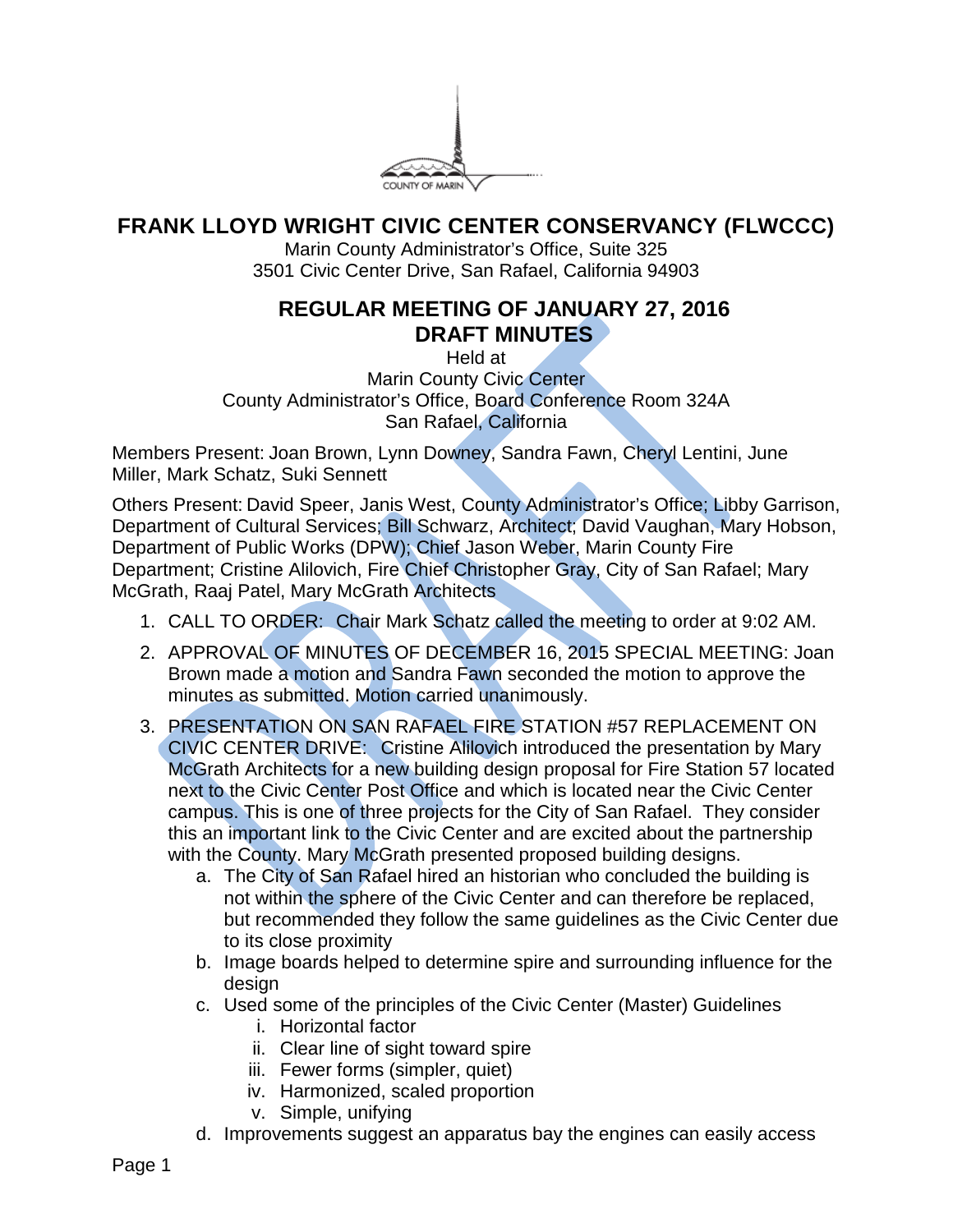- e. Allows for a drive-around area
- f. Determined traffic signals not necessary based on study of calls
- g. Golf Road will not be impacted
	- i. Meetings have been planned with local community groups and station hosting neighborhood open house
- h. Will be adding a medic company to better serve the area
- i. Entrance on north side will allow engines to access each of the three bays
- j. Proposed building color will be complementary, creamy
- k. Discussion, suggestions and issues raised:
	- i. Curve roof down, bring ridge line down
	- ii. Horizontal element to frame driveway
	- iii. Shaping is good
	- iv. Match red accent color with post office color
	- v. Arches rounded; curve windows
	- vi. More light access from roof
	- vii. Consider tall windows over small punched windows
	- viii. Landscape or plant trees on other side of gate
	- ix. Recommend brown or gold tones for roof color

Suki Sennett moved and Sandra Fawn seconded the motion to support the proposed design color scheme consistent with the Civic Center color palette and the minor modifications recommended be considered. The motion was approved unanimously.

Ms. McGrath said they will bring design changes back to the Conservancy for review prior to the Board of Supervisors presentation.

- 4. UPDATE ON WORLD HERITAGE NOMINATION:
	- a. David Speer reported there is a conference call scheduled for today. He will notify Conservancy members if there is anything to report.
- 5. DISCUSSION OF POTENTIAL COMBINED MEETING WITH CULTURAL SERVICES COMMISSION: PARKING AND TRAFFIC STUDY FOR FARMERS' MARKET AT CHRISTMAS TREE LOT: David Speer said DPW and Marin Agricultural Land Trust (MALT) are scheduled in March to present an update to the Cultural Services Commission and queried the Conservancy's interest in arranging a joint meeting with them. Members expressed interest, so he will proceed and confirm the date and time.
- 6. MEMBER ITEMS FOR UPDATES AND FUTURE AGENDAS:
	- a. Mark Schatz announced the dedication of the South Novato Library is January 29 at 1:30 PM and their open house is January 30 10:00 AM to 2:00 PM.
- 7. OPEN TIME FOR PUBLIC ITEMS NOT ON THE AGENDA:
	- a. Libby Garrison
		- i. Bill Schwarz and June Miller will be attending the upcoming Cultural Services Commission meeting to notify members of the Frank Lloyd Wright Building Conservancy's (FLWBC) annual conference in San Francisco scheduled for November
		- ii. Civic Center Docent tours are being arranged for the Commission members
		- iii. The docent script is under editor review